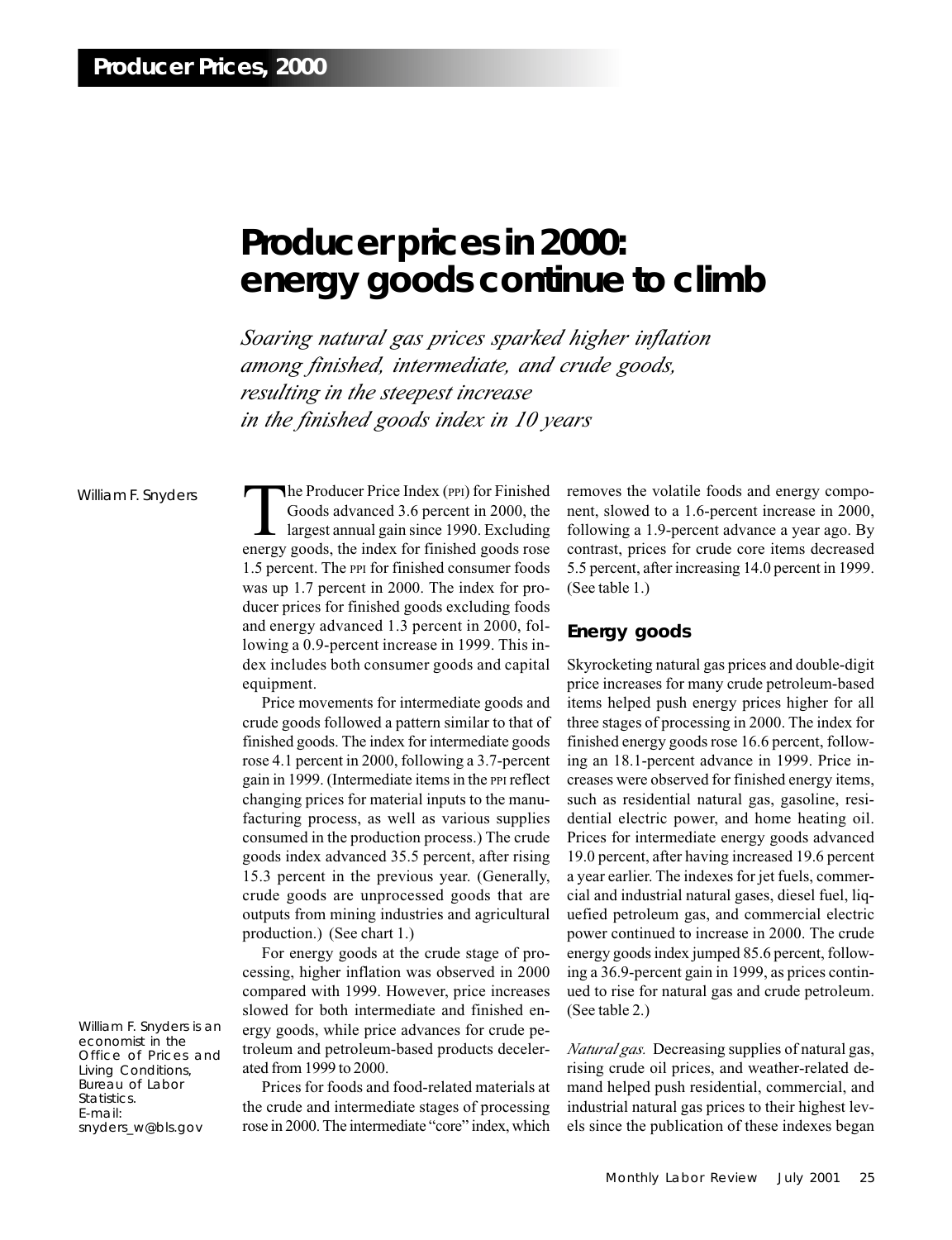

in December 1990. The producer price index for natural gas posted a record 192.6-percent rate of increase, as demand outpaced supply most of the year. June and December registered the two largest gains for the year, rising 38 percent and 42.3 percent respectively. Due to industry regulation, the majority of natural gas utility companies are inhibited from passing along their higher input costs directly to residential and commercial customers. However, natural gas utility companies are able, with little regulatory guidance, to pass on their higher input costs to their industrial customers, who then absorb and pass on these costs indirectly in their own costs of doing business. Residential gas prices increased 41.8 percent, commercial natural gas prices rose 56 percent, and industrial natural gas prices jumped 91.9 percent for the year. (See chart 2.)

By spring and early summer, supplies of natural gas tightened and prices began climbing throughout the rest of the year. Above-average temperatures and reduced electric output from nuclear power plants in the summer of 2000 meant that utilities had to produce more electricity using natural gas. As colder temperatures arrived in December, natural gas usage shifted to heating. The resulting withdrawals from already low inventories pushed prices even higher. As of December 2000, natural gas storage levels stood at 1,720 billion cubic feet; 803 billion cubic feet less than the available storage levels in December 1999.<sup>1</sup>

*Petroleum-based products.* Led by strong global demand, crude petroleum prices continued to rise for most of the year, but at a much slower pace than in 1999. The PPI for crude petroleum increased 11.0 percent from December 1999 to December 2000, after jumping 172.0 percent from December 1998 to December 1999. Throughout the summer, crude petroleum stocks in the United States reached a 24-year low, pushing down domestic supplies.2 Petroleum prices declined somewhat, however, at the end of 2000, as a result of the Organization of Petroleum Exporting Countries (OPEC) decision to increase oil production by 800,000 barrels a day and the U.S. decision to tap the U.S. Strategic Petroleum Reserve for 30 million barrels of oil.

Looking closer at refined petroleum goods, the jet fuels index increased 42.6 percent in 2000, due to the rising cost of oil and diminishing supplies. During the first quarter, prices were higher, because supplies were weak throughout that period. Prices then leveled off through the summer as inventories rebounded and prices per crude oil decreased, a result of an increase in OPEC production. By September, enough high demand for jet fuels and the return of rising oil costs helped raise jet fuel prices.

Diesel fuel prices increased 39.8 percent in 2000, a result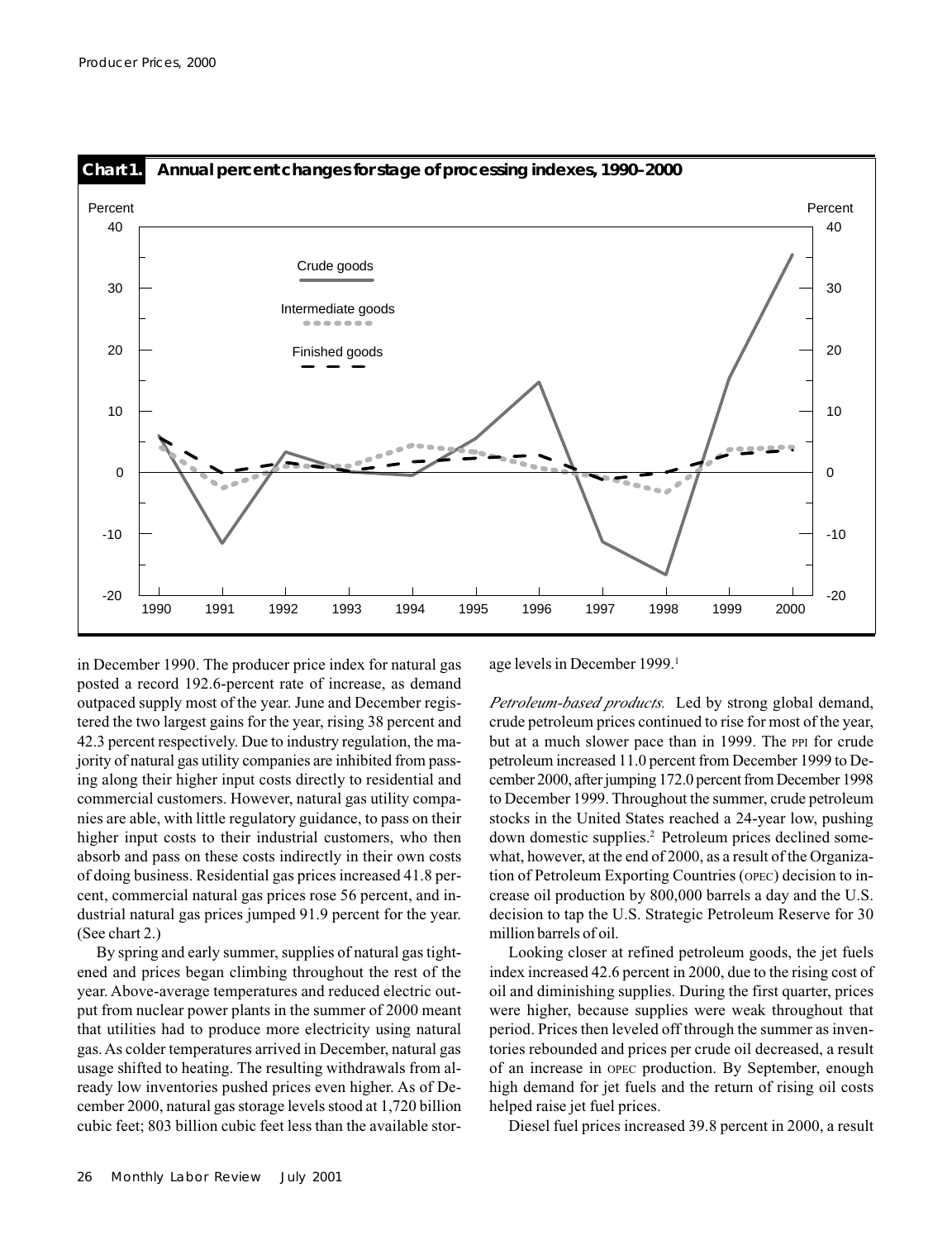| Table 1.                                                            | Annual percent changes for major categories of the Producer Price Index by stage of processing, 1991–2000 |                            |                                     |                                  |                              |                                  |                                          |                                          |                              |                               |
|---------------------------------------------------------------------|-----------------------------------------------------------------------------------------------------------|----------------------------|-------------------------------------|----------------------------------|------------------------------|----------------------------------|------------------------------------------|------------------------------------------|------------------------------|-------------------------------|
| Index                                                               | 1991                                                                                                      | 1992                       | 1993                                | 1994                             | 1995                         | 1996                             | 1997                                     | 1998                                     | 1999                         | 2000                          |
|                                                                     | $-0.1$<br>$-1.5$<br>$-9.6$<br>3.1                                                                         | 1.6<br>1.6<br>$-.3$<br>2.0 | 0.2<br>2.4<br>$-4.1$<br>.4          | 1.7<br>1.1<br>3.5<br>1.6         | 2.3<br>1.9<br>1.1<br>2.6     | 2.8<br>3.4<br>11.7<br>.6         | $-1.2$<br>$-.8$<br>$-6.4$<br>.0          | 0.0<br>. 1<br>$-11.7$<br>2.5             | 2.9<br>.8<br>18.1<br>.9      | 3.6<br>1.7<br>16.6<br>1.3     |
| Intermediate materials,<br>supplies, and components                 | $-2.6$<br>$-2$<br>$-11.6$<br>$-.8$                                                                        | 1.0<br>$-.5$<br>1.2        | 1.0<br>5.5<br>$-4.2$<br>1.6         | 4.4<br>$-4.5$<br>2.9<br>5.2      | 3.3<br>10.3<br>1.1<br>3.2    | 2.1<br>11.2<br>$-.9$             | $-.8$<br>$-1.7$<br>$-7.0$<br>.3          | $-3.3$<br>$-7.3$<br>$-12.1$<br>$-1.6$    | 3.7<br>$-4.2$<br>19.6<br>1.9 | 4.1<br>3.6<br>19.0<br>1.6     |
| Crude materials for further processing<br>Foodstuffs and feedstuffs | $-11.6$<br>$-5.8$<br>$-16.6$<br>$-7.6$                                                                    | 3.3<br>3.0<br>2.3<br>5.7   | $\cdot$ 1<br>7.2<br>$-12.3$<br>10.7 | $-.5$<br>$-9.4$<br>$-.1$<br>17.3 | 5.5<br>12.9<br>3.7<br>$-4.2$ | 14.7<br>$-1.0$<br>51.2<br>$-5.5$ | $-11.3$<br>$-4.0$<br>$-23.1$<br>$\Omega$ | $-16.7$<br>$-11.0$<br>$-23.8$<br>$-16.0$ | 15.3<br>- 1<br>36.9<br>14.0  | 35.5<br>7.4<br>85.6<br>$-5.5$ |

of the low supply of distillates and the rising costs of oil. In the first quarter, diesel fuel prices climbed as the supply of distillates plummeted. For the 12 months ended in February 2000, the diesel fuel index more than doubled, which caused a cavalcade of truck drivers to protest by driving through the streets of Washington DC, in search of Federal relief via the immediate removal of diesel fuel taxes. By April and May, prices eased as warmer temperatures decreased the demand for distillates, but then prices increased throughout the third quarter in anticipation of a major winter shortage of distillates and the return of higher crude oil prices.

Gasoline prices increased by 17.2 percent from December 1999 to December 2000, mainly because of an 11-percent rise in the price of oil over the same time period. Crude oil, gasoline, and home heating oil all showed similar movements over the last 2 years. (See chart 3.) Large price increases for gasoline took place in the first quarter of 2000, as rising oil costs and low inventories put upward pressure on prices. Prices fell in April, when OPEC announced it would increase oil production by 1.7 million barrels per day to counteract rising global oil prices. By early June, however, gasoline prices rose to their highest levels in nearly 20 years due to rising summer demand. By the end of 2000, gasoline prices began to decline as the release of oil from the Strategic Petroleum Reserve helped lower oil costs.

Home heating oil prices increased 37 percent for the 12 months ended in December 2000, driven by rising oil costs, an extremely low supply of distillates, and cold winter temperatures. The high demand and shortage of gasoline in the summer months caused oil refineries to focus all available resources on gasoline production, thereby reducing the buildup of heating oil supplies. Prices climbed throughout the summer, as refiners anticipated winter shortages, but beginning in October, prices declined with the supply assistance of the Strategic Petroleum Reserve.

Among other petroleum products, prices for liquefied pe-

| Table 2.<br>Annual percent changes in Producer Price Indexes for selected energy items, 1995-2000 |                |        |         |         |        |       |  |  |  |
|---------------------------------------------------------------------------------------------------|----------------|--------|---------|---------|--------|-------|--|--|--|
| Index                                                                                             | 1995           | 1996   | 1997    | 1998    | 1999   | 2000  |  |  |  |
|                                                                                                   | 1.1            | 11.7   | $-6.4$  | $-11.7$ | 18.1   | 16.6  |  |  |  |
| Residential natural gas                                                                           | $-2.4$         | 11.2   | 2.4     | $-2.4$  | .9     | 41.8  |  |  |  |
|                                                                                                   | 2.4            | 27.1   | $-15.0$ | $-33.1$ | 74.8   | 17.2  |  |  |  |
| Residential electric power                                                                        | .9             | .6     | $-.2$   | $-2.5$  | $-.5$  | 3.2   |  |  |  |
|                                                                                                   | 11.9           | 25.0   | $-21.7$ | $-36.1$ | 89.4   | 37.0  |  |  |  |
| Intermediate energy goods                                                                         | 1.1            | 11.2   | $-7.0$  | $-12.1$ | 19.6   | 19.0  |  |  |  |
|                                                                                                   | 6.1            | 26.1   | $-22.3$ | $-35.8$ | 90.9   | 42.6  |  |  |  |
| Commercial natural gas                                                                            | $-3.9$         | 16.8   | .9      | $-4.7$  | 4.1    | 56.0  |  |  |  |
| Industrial natural gas                                                                            | $-4.6$         | 22.3   | 3.1     | $-9.7$  | 7.4    | 91.9  |  |  |  |
|                                                                                                   | 11.1           | 26.2   | $-22.5$ | $-33.8$ | 86.4   | 39.8  |  |  |  |
| Liquefied petroleum gas                                                                           | 3.9            | 71.4   | $-29.3$ | $-32.6$ | 87.0   | 49.3  |  |  |  |
| Commercial electric power                                                                         | .6             | $-.1$  | .0      | $-1.8$  | .6     | 4.4   |  |  |  |
| Industrial electric power                                                                         | $\overline{2}$ | .0     | .5      | $-1.3$  | $-.1$  | 4.9   |  |  |  |
| Crude energy materials                                                                            | 3.7            | 51.2   | $-23.1$ | $-23.8$ | 36.9   | 85.6  |  |  |  |
|                                                                                                   | $-.3$          | 92.0   | $-27.9$ | $-17.8$ | 7.9    | 192.6 |  |  |  |
|                                                                                                   | $-.8$          | $-1.1$ | 4.9     | $-1.2$  | $-9.3$ | .0    |  |  |  |
|                                                                                                   | 10.8           | 35.8   | $-28.3$ | $-48.6$ | 172.0  | 11.0  |  |  |  |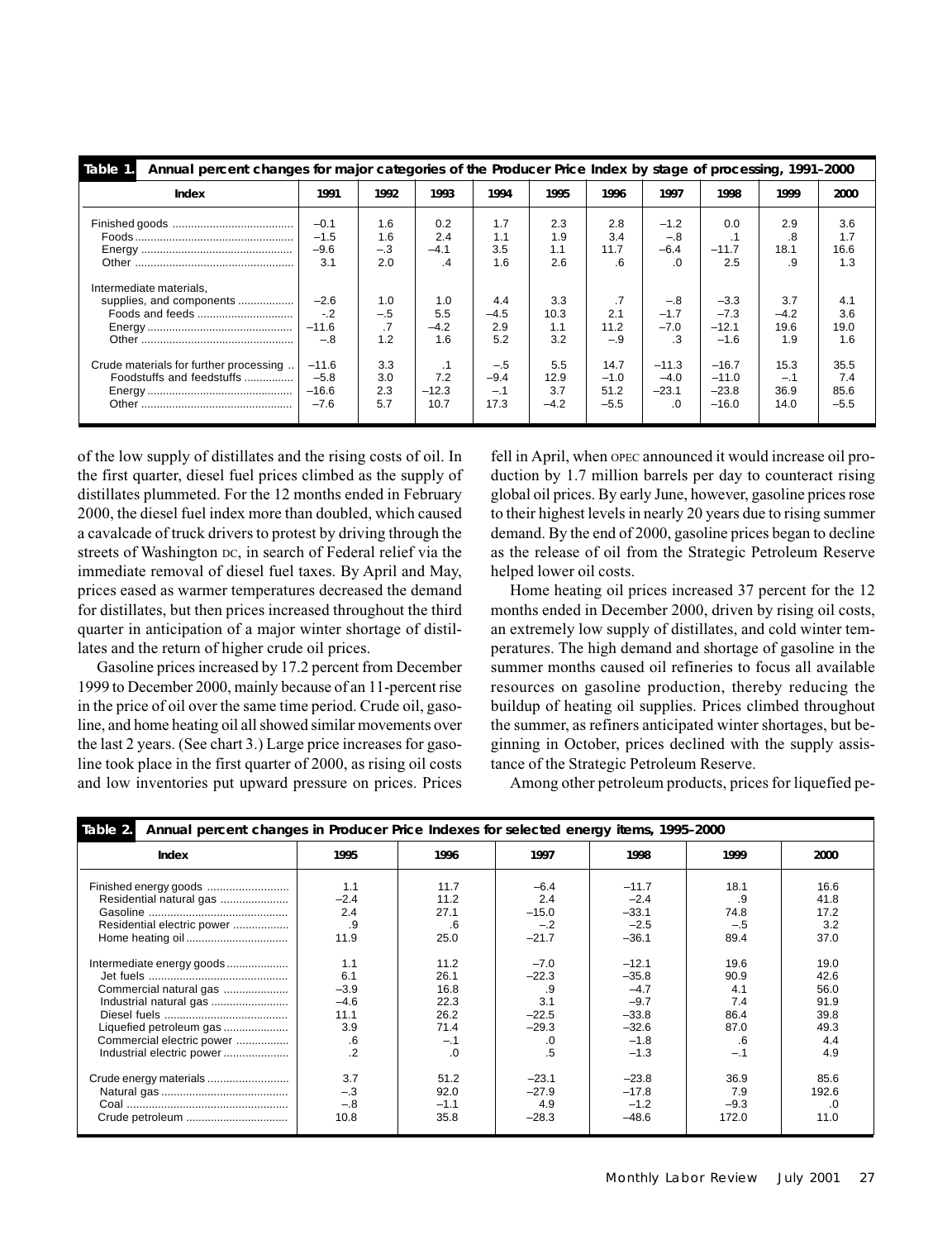

troleum gas rose 49.3 percent, following an 87-percent increase a year earlier. As for many other energy commodities, the 2000 increase in the index was a result of rising oil and natural gas prices.

*Electric power.* Residential electric power prices increased 3.2 percent, following a 0.5-percent decline in 1999. Increased weather-related demand and the electricity crisis in California were the main causes for the acceleration. Demand for electricity rose, as many regions of the United States experienced hot summer temperatures and colder-than-normal temperatures throughout the fall. An 83.1-percent jump in prices for natural gas to electric utilities (input costs to electricity industries) also contributed to higher residential electricity prices in 2000. As natural gas prices skyrocketed during the year, many electricity producers increased their rates in the form of fuel cost adjustments. In addition to residential electricity, the high cost of natural gas also was passed on in electricity prices for commercial and industrial uses. The index for commercial electric power rose 4.4 percent, after increasing 0.6 percent in 1999. Industrial electricity prices advanced 4.9 percent in 2000, following a 0.1-percent decline in the previous year.

# **Food and related products**

Producer prices for finished consumer foods advanced 1.7 percent in 2000, following a 0.8-percent gain in the previous year. Nearly one-third of the 2000 increase can be traced to an 8.2-percent rise in beef and veal prices. Moreover, price increases for eggs for fresh use, dairy products, bakery products, and pork contributed to higher finished consumer foods prices in 2000.

Led by rising prices for prepared animal feeds, the producer price index for intermediate foods and feeds rose 3.6 percent in 2000, after falling 4.2 percent a year ago. Prices for crude foodstuffs and feedstuffs advanced 7.4 percent, after edging downward 0.1 percent in 1999. Contributing to this turnaround were price increases for fluid milk, corn, soybeans, and wheat. (See table 3).

*Chicken eggs.* The eggs for fresh use index soared 46.3 percent in 2000, after falling 27.4 percent in the prior year. In 1999, chicken egg producers experienced a period of gross overproduction, caused mainly by a large oversupply of egglaying hens. However, by the year 2000, price levels began to rebound as desperate producers lowered egg production by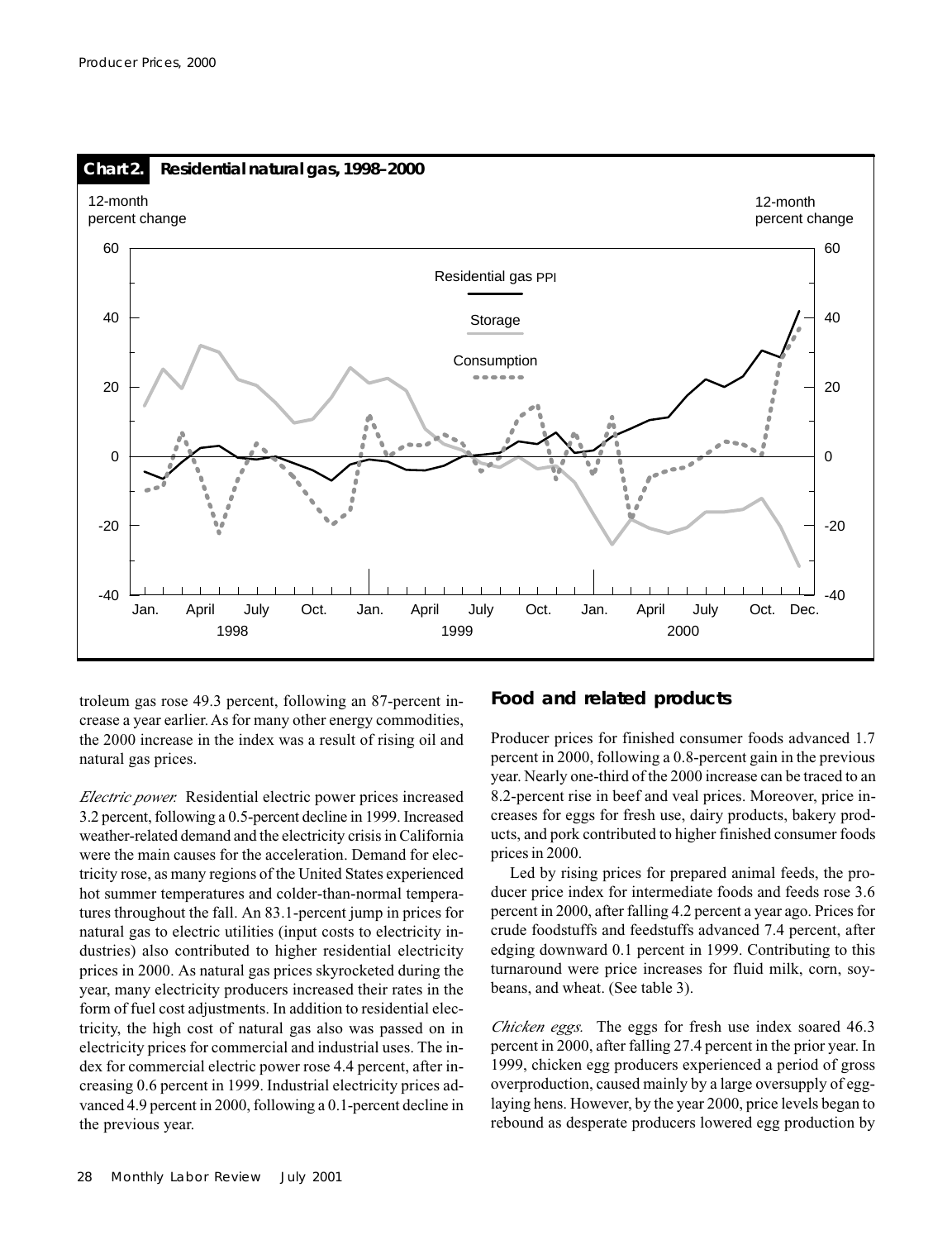removing seven million hens from the U.S. flock. This was accomplished by the combination of higher cull rates and drops in the number of egg-laying hens being hatched.

*Dairy products.* The index for dairy products was up 3.2 percent, after falling 11.1 percent in 1999. Prices for fluid milk rose 7.0 percent for the 12 months ended in December 2000. During the winter of 2000, milk production decreased, as a result of cows suffering stress from cold weather. December milk supplies were also lowered by higher energy prices and power-related problems, especially in California, the largest producer of milk in the country. As the State of California experienced numerous power blackouts, farmers and processors were forced to remove milk that had spoiled. In addition, processors in California, as well as in other areas of the United States, were operating shorter hours to save on energy costs, which ultimately further lowered milk supplies and raised prices.

*Grains.* Corn prices rose 7.8 percent for the 12 months ended in December 2000, compared with a 12.4-percent drop in the previous year. The corn futures market had an extremely volatile year in 2000. Corn production totaled 9.97 billion bushels, up 6 percent from 1999, and was the second largest crop behind 1994's record production of 10.1 billion bushels.<sup>3</sup> As a result, the large crop pushed corn prices lower in June, July, and August. However, corn prices then rebounded throughout the remainder of the year.

Soybean prices advanced 9.9 percent in 2000, following a 17.5-percent decline a year earlier. This turnaround was due to higher demand for prepared animal feeds, a partially-processed commodity of soybeans. Prices were also higher due to strong export demand from the European Union (EU) for products such as soybean meal. The EU has since implemented a total ban on meat and bone meal, and blood meals in animal feeds due to fears of spreading Bovine Spongiform Encephalopathy (BSE), commonly known as "mad cow disease." EU farmers were compelled to increase their use of alternative animal feeds such as soybean meal to sustain their herds.

The index for wheat increased 13.9 percent in 2000, after decreasing at the same rate during 1999. The months of July and August experienced weaker prices, as low corn prices and sharp competition from abroad caused the price of wheat to decline. However, the wheat index rebounded in the fall, posting a 6.3-percent rise in September and a 9.7-percent increase in October. This rally was brought on by rising corn futures caused by unusually high international demand, which influenced wheat trades.

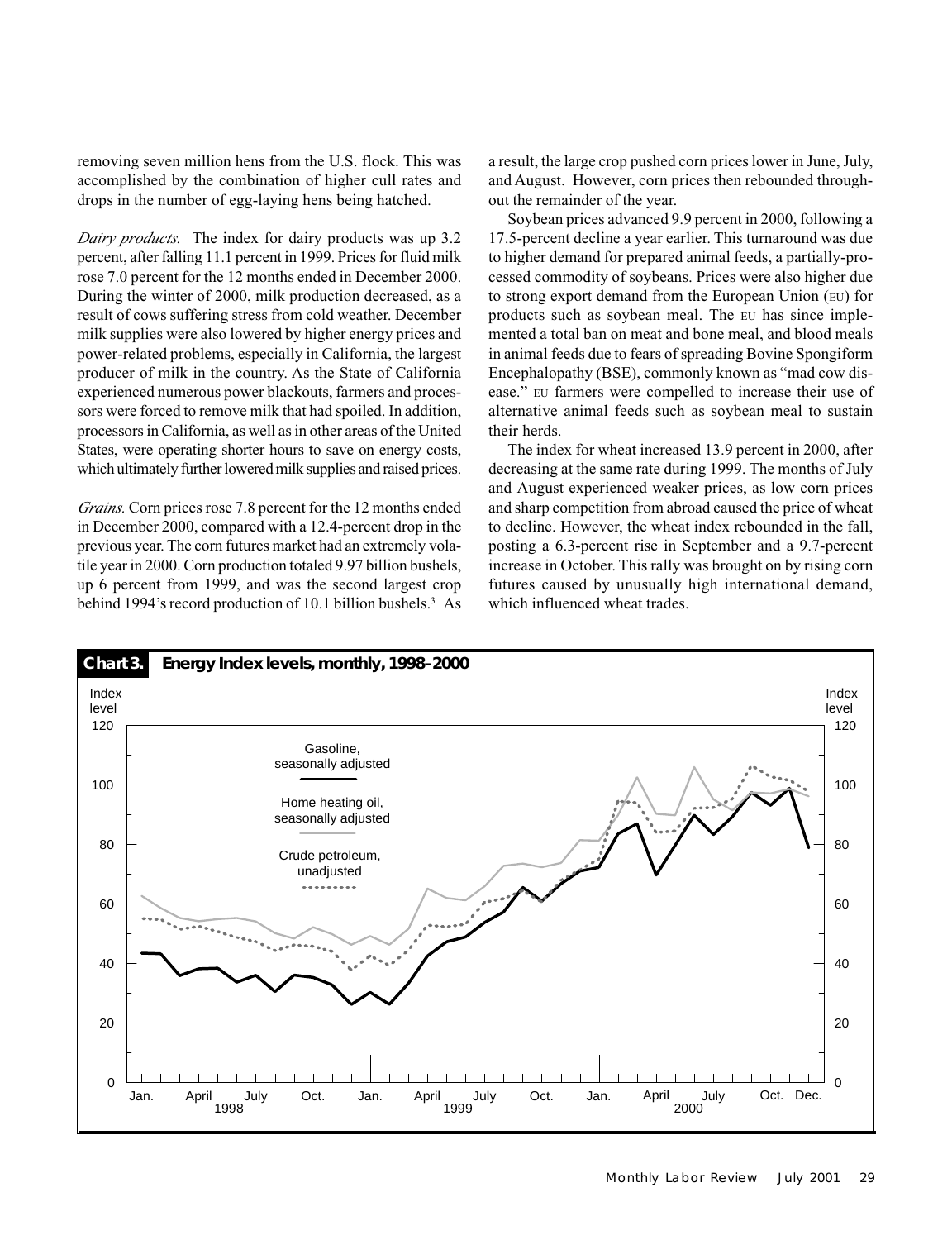Collectively, higher prices for grains in 2000 put upward pressure on prices for prepared animal feeds. This index rose 8.3 percent for the year, after decreasing 2.7 percent in 1999.

*Flour.* The price of flour increased 7.9 percent for the year ended in December 2000, compared with a 7.5-percent decline in 1999. Wheat prices heavily influence flour prices, and the extremely volatile wheat market contributed to the positive annual percent change during 2000, and the negative annual change during 1999. Higher prices for flour helped push up the index for bakery products, which increased 2.7 percent in 2000.

*Meats.* After a 266.9-percent surge in 1999, slaughter hog prices rose 14.9 percent in 2000. Slaughter hog prices stayed well above the break-even point for most of 2000, an occurrence not realized since 1997. In the finished and intermediate stages of processing, the pork index increased 5 percent in 2000, after jumping 29.8 percent in the prior year. Overall, pork prices continued their climb from the early 1999 levels by virtue of good domestic demand for meat products and an improvement in the export market.

In 2000, prices for slaughter cattle and for beef and veal continued to show upward movements in 2000, rising 9.1 percent and 8.2 percent respectively. These increases were the result of strong domestic demand for beef products, particularly for high quality beef products. While beef production was up 1.5 percent in 2000, prices for choice cuts of beef at retail were a record \$3.06 a pound. Retail beef prices rose 6.5 percent, more than the 1999 average and 4.6 percent, more than the previous record of \$2.93 a pound, set in 1993.4

Among other food items tracked in the PPI, price declines were observed in 2000 for fresh and dry vegetables, roasted coffee, fresh fruits and melons, refined sugar, and crude vegetable oils.

## **Finished goods other than foods and energy**

As previously mentioned, the PPI for finished goods other than foods and energy—the "core" index—accelerated slightly from a 0.9-percent rate of increase in 1999 to a 1.3 percent rise in 2000. This acceleration in prices was broadly based. Prices for finished consumer goods other than foods and energy rose 1.4-percent, following a 1.2-percent increase in 1999. Among this category, prices accelerated for such items as alcoholic beverages, prescription drugs, and light trucks. The capital equipment index rose 1.2 percent for the 2000 calendar year, after gaining just 0.3 percent a year ago. Rising prices were observed for producers of civilian aircraft, commercial furniture, industrial material handling equipment, heavy trucks, agricultural machinery, and construction machinery. (See table 4.)

*Alcohol and tobacco products.* Over the course of 2000, the index for alcoholic beverages increased by 4.2 percent. According to the 1997 Census of Manufactures, beer accounts for 30 percent of the beverage market with \$18.2 billion in sales. Wine, brandy, and distilled spirits accounted for 16.6

| Annual percent changes in Producer Price Indexes for selected food items, 1995-2000<br>Table 3. |         |         |         |         |         |                 |  |  |
|-------------------------------------------------------------------------------------------------|---------|---------|---------|---------|---------|-----------------|--|--|
| Index                                                                                           | 1995    | 1996    | 1997    | 1998    | 1999    | 2000            |  |  |
| Finished consumer foods                                                                         | 1.9     | 3.4     | $-0.8$  | 0.1     | 0.8     | 1.7             |  |  |
| Eggs for fresh use                                                                              | 31.5    | 15.0    | $-15.6$ | $-6.2$  | $-27.4$ | 46.3            |  |  |
|                                                                                                 | $-1.4$  | 7.4     | $-5.4$  | $-2.7$  | 10.8    | 8.2             |  |  |
|                                                                                                 | 3.3     | 3.6     | 1.1     | 1.0     | 1.6     | 2.7             |  |  |
| Processed poultry                                                                               | 8.4     | 2.6     | $-6.3$  | 3.8     | $-3.7$  | 1.1             |  |  |
|                                                                                                 | 15.3    | 21.9    | $-13.6$ | $-27.3$ | 29.8    | 5.0             |  |  |
|                                                                                                 | 5.4     | 2.4     | 4.7     | 10.7    | $-11.1$ | 3.2             |  |  |
| Fresh fruits and melons                                                                         | 2.5     | 37.2    | $-8.2$  | $-19.0$ | 8.2     | $-1.3$          |  |  |
|                                                                                                 | $-8.2$  | $-8.4$  | 18.1    | $-9.5$  | $-.9$   | $-6.9$          |  |  |
| Fresh and dry vegetables                                                                        | $-36.0$ | $-24.3$ | 21.6    | 8.8     | 4.4     | $-23.7$         |  |  |
| Intermediate foods and feeds                                                                    | 10.3    | 2.1     | $-1.7$  | $-7.3$  | $-4.2$  | 3.6             |  |  |
| Prepared animal feeds                                                                           | 20.6    | 5.4     | $-3.1$  | $-20.4$ | $-2.7$  | 8.3             |  |  |
|                                                                                                 | 20.1    | $-9.0$  | $-8.2$  | $-5.6$  | $-7.5$  | 7.9             |  |  |
| Crude vegetable oils                                                                            | $-14.1$ | $-9.3$  | 13.9    | $-2.7$  | $-37.5$ | $-16.5$         |  |  |
| Confectionery materials                                                                         | 1.5     | 2.2     | $-15.8$ | $-1.0$  | 1.7     | $\overline{.7}$ |  |  |
|                                                                                                 | .8      | 4.2     | $-4.5$  | .6      | $-2.2$  | $-9.6$          |  |  |
| Crude foodstuffs and feedstuffs                                                                 | 12.9    | $-1.0$  | $-4.0$  | $-11.0$ | $-.1$   | 7.4             |  |  |
|                                                                                                 | 8.4     | 1.1     | 2.8     | 25.6    | $-31.3$ | 7.0             |  |  |
|                                                                                                 | 49.4    | $-21.0$ | 2.2     | $-22.5$ | $-12.4$ | 7.8             |  |  |
|                                                                                                 | 26.7    | $-3.7$  | 1.8     | $-21.3$ | $-17.5$ | 9.9             |  |  |
|                                                                                                 | 29.9    | $-19.3$ | $-11.3$ | $-15.0$ | $-13.9$ | 13.9            |  |  |
|                                                                                                 | $-5.2$  | $-2.5$  | 2.0     | $-12.0$ | 19.4    | 9.1             |  |  |
| Slaughter hogs                                                                                  | 40.6    | 23.2    | $-21.7$ | $-76.8$ | 266.9   | 14.9            |  |  |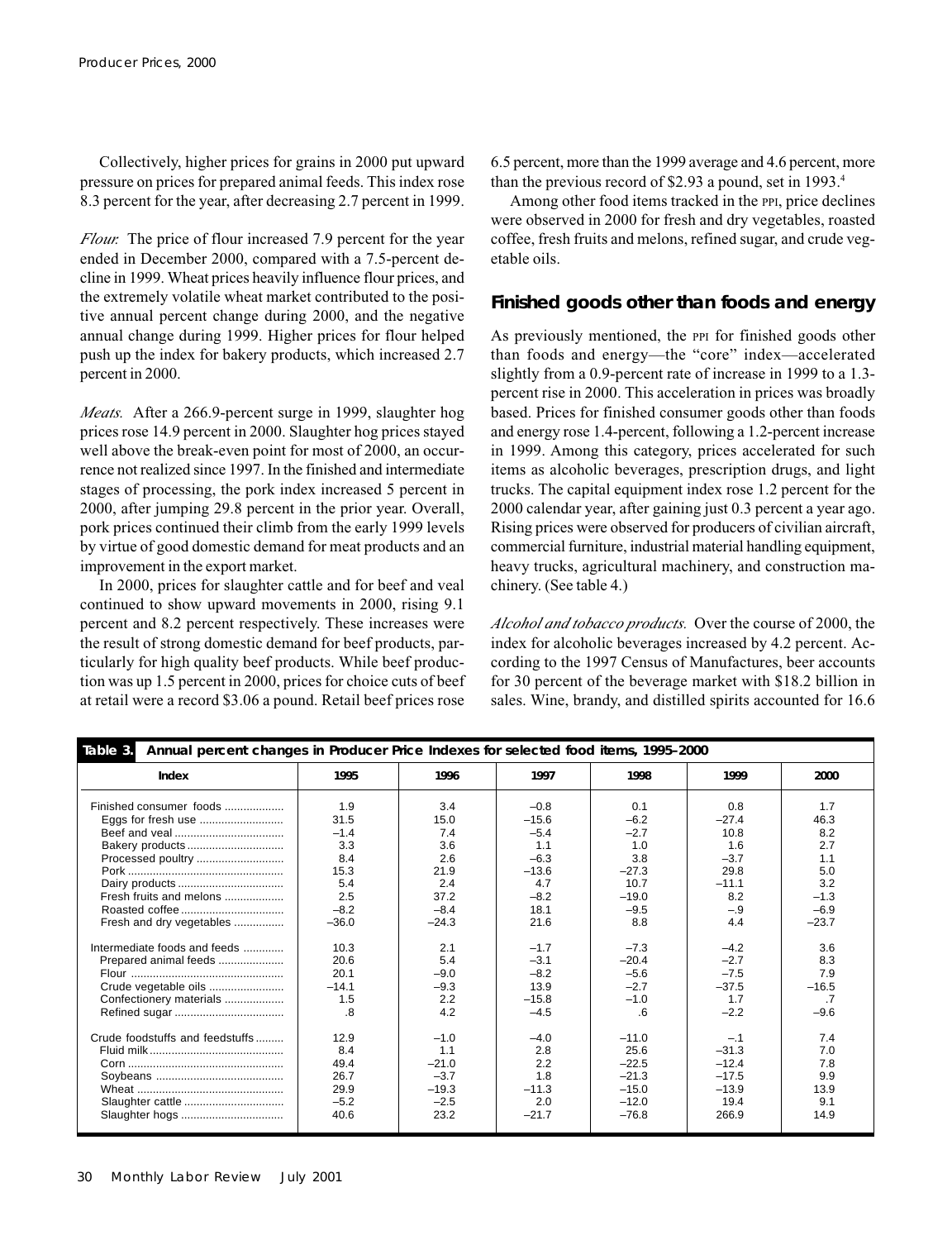| Table 4.<br>Annual percent changes in Producer Price Indexes for selected finished goods other than foods and energy,<br>1995-2000                                                                             |                                                                                     |                                                                                           |                                                                                                  |                                                                                   |                                                                                       |                                                                                   |  |  |  |
|----------------------------------------------------------------------------------------------------------------------------------------------------------------------------------------------------------------|-------------------------------------------------------------------------------------|-------------------------------------------------------------------------------------------|--------------------------------------------------------------------------------------------------|-----------------------------------------------------------------------------------|---------------------------------------------------------------------------------------|-----------------------------------------------------------------------------------|--|--|--|
| Index                                                                                                                                                                                                          | 1995                                                                                | 1996                                                                                      | 1997                                                                                             | 1998                                                                              | 1999                                                                                  | 2000                                                                              |  |  |  |
| Finished goods other than                                                                                                                                                                                      | 2.6                                                                                 | 0.6                                                                                       | 0.0                                                                                              | 2.5                                                                               | 0.9                                                                                   | 1.3                                                                               |  |  |  |
| Finished consumer goods<br>less foods and energy<br>Alcoholic beverages<br>Prescription drugs<br>Sanitary papers<br>and health products<br>Home electronic equipment<br>Household appliances<br>Passenger cars | 2.8<br>4.2<br>3.7<br>4.2<br>1.5<br>8.8<br>14.3<br>6.5<br>$-1.0$<br>$\cdot$ 1<br>1.7 | .8<br>3.8<br>3.3<br>2.0<br>$\cdot$ .2<br>4.2<br>$-2.6$<br>3.2<br>$-1.3$<br>$-.5$<br>$-.8$ | .3<br>$-.5$<br>10.0<br>3.6<br>$-3.6$<br>$\cdot$ 1<br>$-2.0$<br>3.3<br>$-3.2$<br>$-2.5$<br>$-2.6$ | 4.2<br>1.5<br>49.4<br>20.9<br>1.0<br>1.1<br>$-.6$<br>4.1<br>$-1.7$<br>$-.3$<br>.5 | 1.2<br>.6<br>9.6<br>.8<br>$\cdot$ 3<br>1.4<br>$-1.0$<br>1.8<br>$-2.3$<br>$-.6$<br>1.2 | 1.4<br>4.2<br>1.9<br>3.0<br>1.8<br>4.3<br>2.7<br>3.4<br>$-2.2$<br>$-1.7$<br>$-.7$ |  |  |  |
| Capital equipment<br>Commercial furniture<br>Industrial material handling<br>Agricultural machinery<br>Construction machinery<br>Communication and related                                                     | 2.2<br>6.1<br>3.4<br>2.1<br>4.1<br>4.7<br>2.5<br>.9<br>$-12.7$                      | .4<br>3.2<br>2.0<br>1.7<br>$-4.5$<br>1.4<br>1.8<br>1.5<br>$-22.3$                         | $-6$<br>.5<br>1.2<br>1.4<br>.6<br>1.4<br>1.9<br>.8<br>$-21.5$                                    | .0<br>$.5\,$<br>$\cdot$ 1<br>1.5<br>3.9<br>.7<br>1.7<br>$-1.1$<br>$-26.6$         | .3<br>2.1<br>1.2<br>.9<br>1.4<br>1.3<br>1.4<br>$-1.9$<br>$-19.7$                      | 1.2<br>6.7<br>1.1<br>1.7<br>.7<br>1.2<br>.9<br>$-1.3$<br>$-14.2$                  |  |  |  |

percent, or \$7.6 billion. Among tobacco products, cigarette prices rose 1.9 percent in 2000, mostly as a result of a 6 cent per pack price hike in August (or \$3 per 1000 cigarettes). Cigarettes make up more than 80 percent of the overall tobacco market, with \$29.3 billion in sales.

*Prescription drugs.* In 2000, the rate of increase for prices received by pharmaceutical manufacturers was lower than the rate of inflation measured in finished goods as a whole. Producer prices for prescription drugs increased 3.0 percent, a more typical increase than those of the previous 2 years when the index rose 20.9 percent in 1998, but only 0.8 percent in 1999. Drug prices in 2000 rose moderately, as insurance companies, managed care groups, and pharmacy benefit managers tightened reimbursement policies to customers, pressuring consumers to find cheaper generic alternatives to expensive brand name drugs.

*Cars and light trucks.* Prices for passenger cars fell 0.7 percent during 2000, after rising 1.2 percent in 1999. Total car sales were up for the year, although sales slowed substantially in the second half of 2000, due to a drop in consumer confidence. An 18.1-percent jump in sales of small cars was observed for the year, resulting mostly from a 46-percent increase in sales for imported small cars.<sup>5</sup> Luxury cars also showed a gain, but both mid-sized and large cars had decreases in sales. The light truck price index rose 1.8 percent during 2000, following a 0.3-percent gain in the prior year. Light truck sales for 2000 were 3.8 percent higher than in 1999, due largely to new crossover vehicles. A few segments of the market, such as small pickups and large luxury SUVs, showed over-the-year decreases in sales. Collectively, sales both for cars and light trucks totaled more than 17 million in 2000.

*Civilian aircraft.* Despite the 4.9-percent decrease in overall aircraft industry sales, the 2000 calendar year was the second-best year on record, with industry profits of approximately \$9.4 billion.<sup>6</sup> Prices for civilian aircraft advanced 6.7 percent, after increasing 2.1 percent in 1999. Helicopters and general aviation aircraft sales both showed substantial gains in 2000.

*Commercial furniture.* Steady price increases were observed for producers of commercial furniture. The PPI for commercial furniture increased 1.1 percent in 2000, following a 1.2-percent gain a year earlier. Prices continued to rise moderately, as consumer purchasing remained healthy throughout 2000.

*Computers.* Due to modern-day advances in technology associated with manufacturing computers and the increases in competition in specific markets, prices in the electronic computer industry continued their downward trend during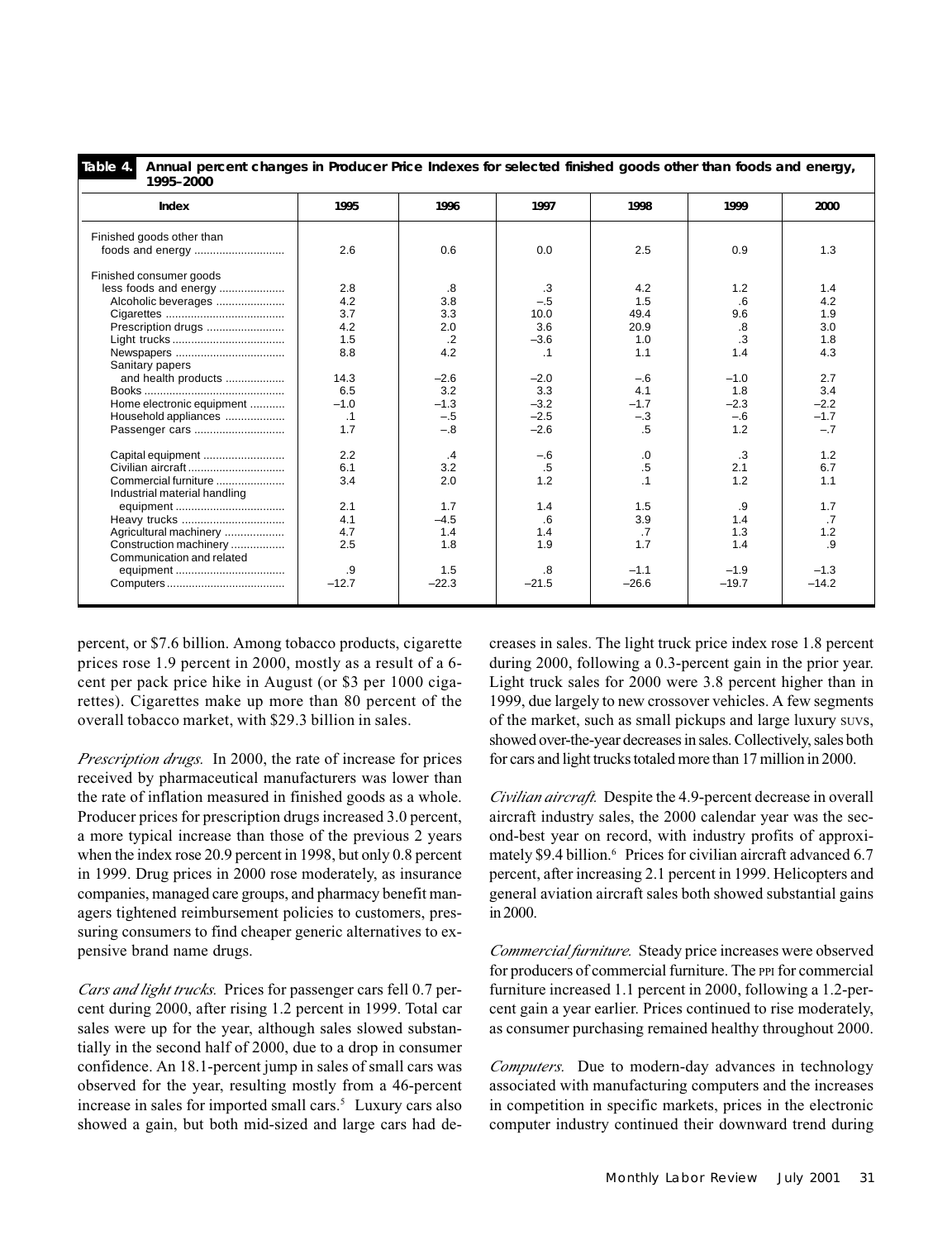2000. Producer prices for overall computers fell 14.2 percent, after decreasing 19.7 percent in 1999. Price declines were registered in 2000 for large-scale and mid-range computers, personal computers/workstations, and portable computers.

## **Intermediate industrial materials**

The PPI for intermediate materials other than foods and energy slightly decelerated, rising 1.6 percent in 2000, following a 1.9-percent gain in the previous year. Price increases also slowed for durable manufacturing materials and construction materials. In contrast, the index for nondurable manufacturing materials rose slightly more in 2000 than it did a year ago. (See table 5.)

*Durable manufacturing materials.* The index for durable manufacturing materials edged upward 0.2 percent in 2000, after advancing 2.4 percent in 1999. Prices decreased in 2000 from their 1999 increases for building paper and board and for cement. The indexes for copper cathode and refined copper and also for copper and brass mill shapes rose less in 2000 than in the previous year. Price declines were larger in 2000 than 1999 for plywood. By contrast, the index for steel mill products fell at a slower rate, compared with its rate of decline a year earlier.

The index for building paper and board decreased 9.3 percent, while cement prices fell 0.9 percent for the 12 months ended in December 2000. During the same period, the index for copper cathode and refined copper was up 8.3 percent, after jumping 21.7 percent a year ago. Rising prices for copper and brass mill shapes slowed from 8.6 percent in 1999 to 3.8 percent in 2000. The copper market was boosted by reports of world refined copper being in deficit versus surplus, good demand for the metal, and declining warehouse stocks. Plywood prices declined by 6.2 percent over the course of 2000, after edging down 0.2 percent a year earlier. The downward trend in plywood prices resulted from fewer housing starts in 2000, with residential construction representing 48 percent of the demand for plywood. In addition, the plywood market suffered from oversupply and bad weather, which inhibited construction activities.

The index for steel mill products declined 0.6 percent in 2000, after falling 2.4 percent in the previous year. The continued decline in prices was due to the financial collapse of many domestic steel companies in the second half of the year. Excluding the fourth quarter, 2000 was a solid year for the domestic steel industry in terms of production and sales, with prices up slightly from the year before.<sup>7</sup> Since the early 1990s, steel mills products were in high demand, but recently mill owners have found it difficult to maintain prices in the face of import competition and surplus global capacity. As a result, many firms in the steel industry filed for bankruptcy in 2000.

*Construction materials.* Prices for materials and components for construction inched upward 0.1 percent in 2000, after advancing 2.2 percent in 1999. This deceleration was brought

| Table 5.<br>Annual percent changes in Producer Price Indexes for selected intermediate and crude materials other than<br>foods and energy, 1995-2000                                       |                                                                                   |                                                                                                      |                                                                                        |                                                                                                        |                                                                                  |                                                                                              |  |  |  |
|--------------------------------------------------------------------------------------------------------------------------------------------------------------------------------------------|-----------------------------------------------------------------------------------|------------------------------------------------------------------------------------------------------|----------------------------------------------------------------------------------------|--------------------------------------------------------------------------------------------------------|----------------------------------------------------------------------------------|----------------------------------------------------------------------------------------------|--|--|--|
| Index                                                                                                                                                                                      | 1995                                                                              | 1996                                                                                                 | 1997                                                                                   | 1998                                                                                                   | 1999                                                                             | 2000                                                                                         |  |  |  |
| Intermediate goods other than foods                                                                                                                                                        | 3.2                                                                               | $-0.9$                                                                                               | 0.3                                                                                    | $-1.6$                                                                                                 | 1.9                                                                              | 1.6                                                                                          |  |  |  |
| Durable manufacturing materials<br>Building paper and board<br>Copper and brass mill shapes<br>Steel mill products<br>Nondurable manufacturing materials<br>Industrial chemicals           | 1.1<br>$-5.1$<br>2.1<br>$-8.5$<br>6.0<br>1.3<br>5.9<br>1.1<br>16.3<br>5.8<br>20.5 | $-1.4$<br>$-5.8$<br>$-10.6$<br>$-1.3$<br>5.0<br>$-1.4$<br>$-3.3$<br>2.5<br>$-19.0$<br>5.9<br>$-14.2$ | .0<br>$-2.0$<br>$-6.5$<br>$-1.1$<br>3.5<br>.5<br>.3<br>$-1.1$<br>5.8<br>$-13.5$<br>3.8 | $-5.5$<br>$-1.3$<br>$-11.5$<br>4.9<br>5.2<br>$-6.5$<br>$-5.3$<br>$-5.7$<br>$-8.0$<br>$-19.0$<br>$-4.1$ | 2.4<br>10.3<br>8.6<br>$-.2$<br>1.6<br>$-2.4$<br>4.0<br>4.1<br>13.0<br>2.2<br>2.8 | $\cdot$ .2<br>$-9.3$<br>3.8<br>$-6.2$<br>$-.9$<br>$-.6$<br>4.1<br>4.8<br>10.6<br>44.9<br>4.1 |  |  |  |
| Construction materials<br>Softwood lumber<br>Gypsum products<br>Plastic construction products<br>Nonferrous wire and cable<br>Crude nonfood materials less energy.<br>Iron and steel scrap | 1.9<br>$-10.3$<br>1.0<br>1.8<br>1.6<br>$-4.2$<br>$-4.1$<br>$-50.9$<br>4.2         | 1.8<br>19.6<br>6.6<br>$-1.1$<br>$-3.1$<br>$-5.5$<br>$-11.1$<br>$-1.3$<br>$-13.0$                     | 1.2<br>$-3.8$<br>7.1<br>$-2.0$<br>$-2.2$<br>.0<br>14.5<br>11.6<br>$-11.2$              | $\cdot$ 1<br>$-10.1$<br>7.3<br>$-2.2$<br>$-4.6$<br>$-16.0$<br>$-39.9$<br>$-28.9$<br>$-8.0$             | 2.2<br>10.1<br>23.1<br>5.6<br>.3<br>14.0<br>40.0<br>110.5<br>$-20.8$             | $\cdot$ 1<br>$-14.5$<br>$-27.1$<br>1.6<br>4.6<br>$-5.5$<br>$-28.8$<br>$-18.5$<br>30.2        |  |  |  |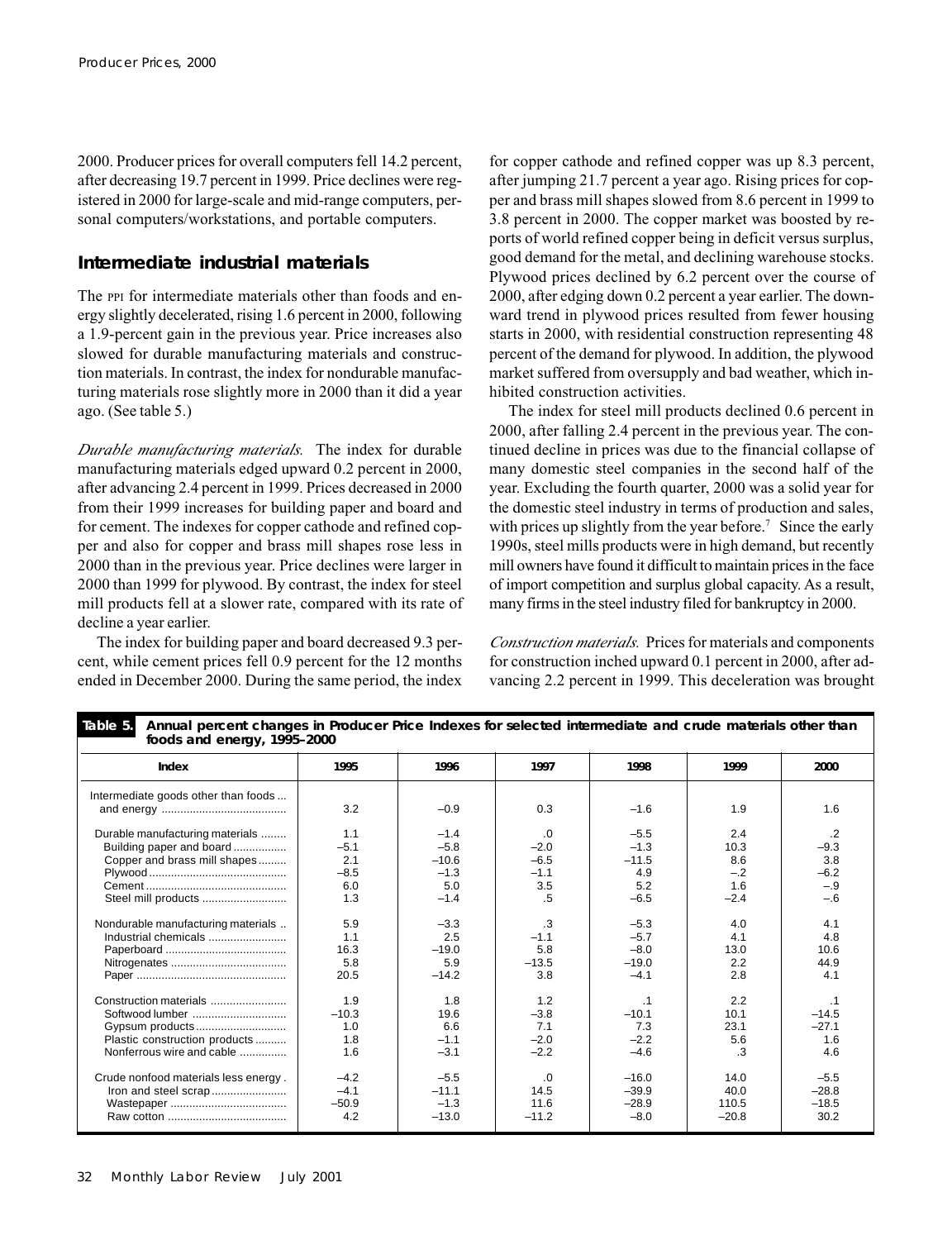on by the downturn in the indexes for softwood lumber and and gypsum products. During the same period, rising prices for plastic construction products, millwork, and fabricated structural shapes decelerated from 1999. Conversely, the index for nonferrous wire and cable rose more in 2000 than it did a year earlier.

Construction demand held up well; the value of new construction put in place for the year 2000 was \$807.8 billion current dollars, 6.0 percent more than the \$764.2 billion in 1999. In constant (1996) dollars, the value in 2000 was \$704.3 billion, 2 percent above the 1999 figure of \$692.5 billion.<sup>8</sup>

Softwood lumber prices finished the year 14.5 percent below their 1999 level, taking their biggest hit in May, with a 4.7 percent decrease. Prices declined throughout most of 2000, as the softwood lumber market suffered from oversupply and lower demand from the construction industry. The index for gypsum products dropped a record 27.1 percent, for the 12 months ended in 2001. A year earlier, gypsum prices rose 23.1 percent. By early 2000, new plants came online and the shortage of gypsum products began to recede. With an eventual oversupply of gypsum wallboard, overall prices started dropping sharply. The index for plastic construction products rose 1.6 percent in 2000, following a 5.6-percent gain in the prior year. By contrast, prices for nonferrous wire and cable rose 4.6 percent, after edging upward 0.3 percent in 1999.

*Nondurable manufacturing materials.* The index for nondurable manufacturing materials increased 4.1 percent in 2000, following a 4.0-percent gain in 1999. Rising prices for industrial chemicals, paperboard, nitrogenates, and paper outweighed price declines for phosphates, inedible fats and oils, and for medicinal and botanical chemicals.

The index for industrial chemicals advanced 4.8 percent in 2000, following a 4.1-percent gain a year ago. This increase can be attributed to a 13.1-percent rise in prices for primary basic organic chemicals. The industrial chemicals market experienced a long period of declining 12-month percent changes that finally turned positive in September of 1999, the result of higher crude oil prices and recovering world demand, both of which put upward pressure on prices for organic chemicals. Among other chemicals, the index for nitrogenates jumped 44.9 percent in 2000, following a 2.2 percent gain in the prior year.

The index for paperboard advanced 10.6 percent in 2000, after rising 13.0 percent a year earlier. Due to a strong economic outlook at the beginning of 2000, paperboard producers implemented several spring price increases, which extended into the summer. By the third quarter, demand dropped somewhat and prices declined for the remainder of the year. Paper prices also accelerated throughout 2000, rising 4.1 percent, following a 2.8-percent increase in 1999. Paper prices rose steadily throughout the first half of 2000 and then leveled off for the rest of the year, as orders began to drop and inventories slowly began to build.

### **Crude nonfood materials less energy**

After jumping 14.0 percent in 1999, the PPI for basic industrial materials—crude nonfood materials less energy—fell 5.5 percent in 2000. Prices for iron and steel scrap dropped 28.8 percent, following a 40.0-percent surge a year earlier. The indexes for wastepaper, aluminum base scrap, and for softwood logs, bolts, and timber also fell, after rising in 1999. Conversely, raw cotton prices advanced 30.2 percent in 2000, following a 20.8-percent decline in the prior year. (See table 5.)

*Iron and steel scrap.* Iron and steel scrap metal prices declined 28.8 percent in 2000, as the domestic steel industry was battered by a flood of low-priced imports. The domestic steel industry has struggled to recover from the Asian economic crisis of 1997–98, when low-cost steel had a negative impact on the domestic market.

*Wastepaper.* The index for the wastepaper in 2000 was down 18.5 percent, compared with a 110.5-percent surge in 1999. After a continual rise in prices for the first 5 months of 2000, the wastepaper industry experienced an extreme "cooling off" period, which began in June and continued throughout the end of the year. The reasons for the fall in paper prices in the second half of 2000 included increased collection, weak export demand from Asia, and weak demand from U.S. mills. Prior to this period, the wastepaper index had not shown a decline since late 1998, when it occurred in a much less dramatic fashion.

*Raw cotton.* In the last quarter of 1999, the index for raw cotton had reached its lowest level since November 1986. Prices then rebounded in 2000, rising 30.2 percent for the calendar year. Demand for cotton was heavy by March, because merchants and shippers needed cotton to cover commitments to customers located near the processing facilities. Also adding to higher raw cotton prices was the United States Department of Agriculture forecast of lower world production, higher consumption, and lower stocks for 1999–2000. Many cotton producers abandoned their fields in the last half of the year, due to dry weather throughout the growing season, coupled with poor harvest conditions in the fall.

#### **Selected services industries**

Rising prices were observed for the majority of services industries tracked in the PPI. The following indexes rose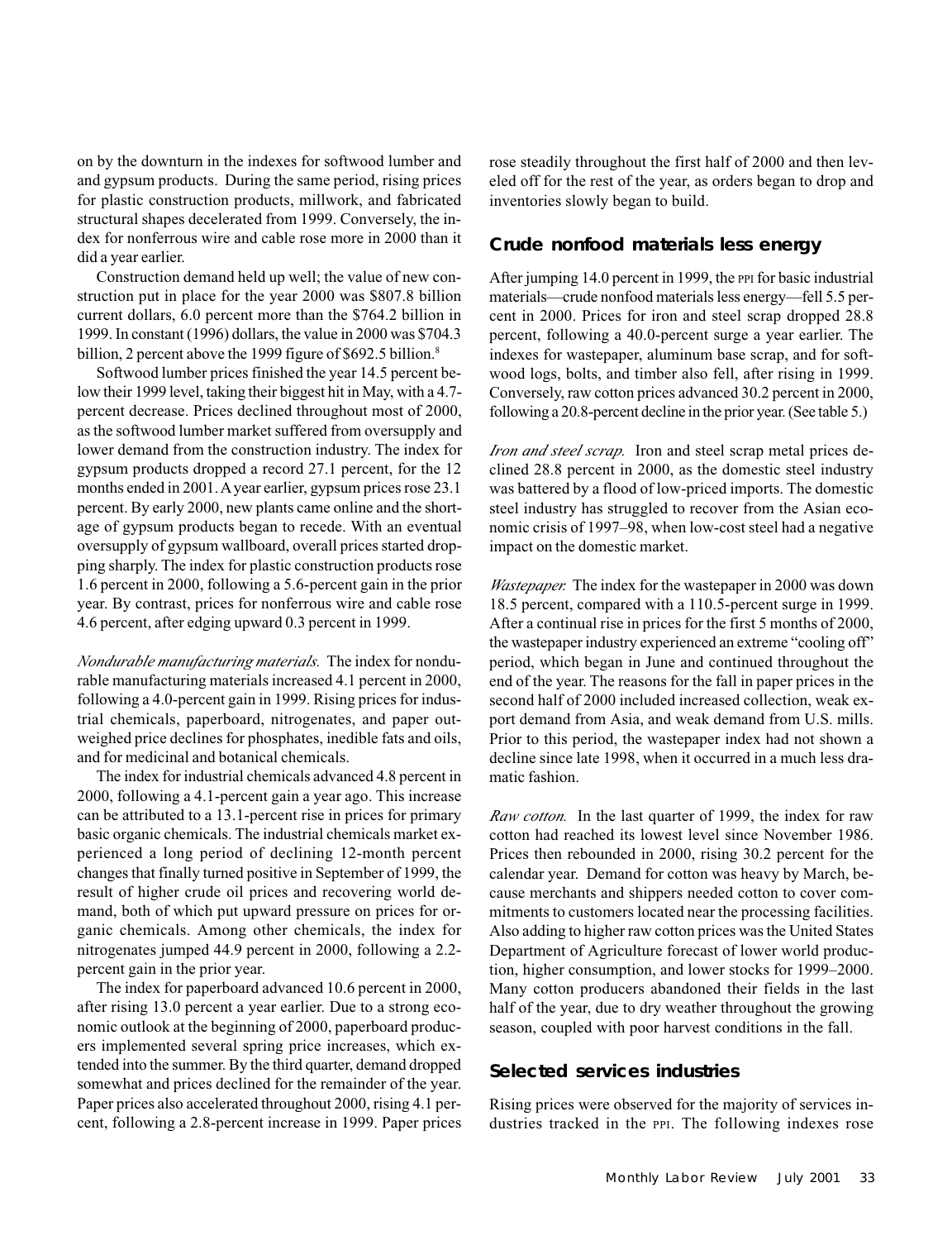| Table 6. | Percent change in Producer Price Indexes for the net output of selected service industries, 1995-2000                                           |                          |                          |                          |                          |           |
|----------|-------------------------------------------------------------------------------------------------------------------------------------------------|--------------------------|--------------------------|--------------------------|--------------------------|-----------|
| sic code | Industry                                                                                                                                        | 1995-96                  | 1996-97                  | 1997-98                  | 1998-99                  | 1999-2000 |
|          | <b>Distribution</b>                                                                                                                             |                          |                          |                          |                          |           |
| 4011     |                                                                                                                                                 | 0.0                      | 1.0                      | 0.5                      | 0.1                      | 1.8       |
| 4212     |                                                                                                                                                 |                          | $\cdot$                  | 1.7                      | 1.1                      | 4.2       |
|          |                                                                                                                                                 | .0                       |                          |                          |                          |           |
| 4213     |                                                                                                                                                 | 3.5                      | 2.6                      | 3.4                      | 3.4                      | 6.3       |
| 4214     |                                                                                                                                                 | $\cdot$ 1                | .6                       | .5                       | .5                       | 1.4       |
| 4215     |                                                                                                                                                 | 3.0                      | 3.8                      | 4.2                      | 3.4                      | 4.4       |
| 4221     |                                                                                                                                                 | $-1.5$                   | 2.0                      | .6                       | 5.3                      | 1.6       |
| 4222     |                                                                                                                                                 | .5                       | $\cdot$ 1                | .5                       | 1.2                      | 1.7       |
| 4225     |                                                                                                                                                 | 1.4                      | .7                       | 2.9                      | 2.6                      | 3.0       |
| 4311     |                                                                                                                                                 | $\cdot 0$                | $\cdot$                  | .0                       | 2.2                      | .0        |
| 4412     |                                                                                                                                                 | .7                       | -3.7                     | 4.7                      | 22.9                     | 12.8      |
| 4424     | Deep sea domestic transportation of freight                                                                                                     | 1.9                      | $-.6$                    | .2                       | 1.2                      | 4.8       |
| 4432     | Freight transportation on the                                                                                                                   |                          |                          |                          |                          |           |
|          |                                                                                                                                                 | 1.8                      | 1.4                      | .8                       | $-.1$                    | $-.1$     |
| 4449     |                                                                                                                                                 | $-10.1$                  | $-.4$                    | $-2.2$                   | 8.1                      | 9.8       |
| 4491     |                                                                                                                                                 | 1.0                      | 1.2                      | 1.8                      | 1.5                      | 2.6       |
| 4492     |                                                                                                                                                 | 2.4                      | 2.2                      | 2.8                      | 2.9                      | 4.1       |
| 4513     |                                                                                                                                                 | 4.6                      | $-3.9$                   | 3.1                      | 5.1                      | 8.3       |
| 4581     |                                                                                                                                                 | 3.8                      | 3.0                      | 3.0                      | 3.9                      | 5.8       |
| 4612     |                                                                                                                                                 | $-12.4$                  | $-3.7$                   | 1.4                      | $-1.7$                   | 6.1       |
| 4613     |                                                                                                                                                 | .4                       | 1.2                      | $-1.1$                   | .3                       | 1.0       |
| 4731     |                                                                                                                                                 | 2.7                      | $-1.4$                   | $-.6$                    | $-2.8$                   | 4.5       |
| 5411     |                                                                                                                                                 | $\qquad \qquad -$        | $\overline{\phantom{0}}$ | $\qquad \qquad -$        | $\overline{\phantom{0}}$ | 4.7       |
| 5421     |                                                                                                                                                 | $\overline{\phantom{0}}$ | $\overline{\phantom{0}}$ | $\qquad \qquad -$        |                          | 6.9       |
| 5431     |                                                                                                                                                 | $\overline{\phantom{0}}$ | $\overline{\phantom{0}}$ | $\overline{\phantom{0}}$ |                          | 5.2       |
| 5441     |                                                                                                                                                 | $\overline{\phantom{0}}$ |                          | $\overline{\phantom{0}}$ |                          | 5.0       |
| 5461     |                                                                                                                                                 |                          | $\overline{\phantom{0}}$ | $\overline{\phantom{0}}$ |                          | 1.0       |
| 5499     |                                                                                                                                                 | $\equiv$                 | $\overline{\phantom{0}}$ | $\equiv$                 | $\equiv$                 | 10.0      |
| 5511     |                                                                                                                                                 | $\overline{\phantom{0}}$ | $\overline{\phantom{0}}$ | $\overline{\phantom{0}}$ | L.                       | 1.0       |
|          | Communications                                                                                                                                  |                          |                          |                          |                          |           |
| 4812     |                                                                                                                                                 | $\overline{\phantom{0}}$ | $\overline{\phantom{0}}$ |                          |                          | $-6.1$    |
| 4813     | Telephone communications, except radiotelephone                                                                                                 | $-.1$                    | $-.4$                    | $-1.7$                   | $-3.0$                   | $-1.7$    |
| 4832     |                                                                                                                                                 | 10.8                     | 3.1                      | .8                       | 7.7                      | 4.9       |
| 4841     |                                                                                                                                                 | 5.1                      | 4.7                      | 3.7                      | 3.3                      | 5.7       |
|          |                                                                                                                                                 |                          |                          |                          |                          |           |
|          | Real estate                                                                                                                                     |                          |                          |                          |                          |           |
| 6512     | Operators and lessors of nonresidential buildings                                                                                               | $-6$                     | 2.2                      | 1.2                      | 5.7                      | 1.3       |
| 6531     |                                                                                                                                                 | $-.5$                    | 1.4                      | 2.6                      | 1.5                      | 4.6       |
|          | Professional, scientific, and technical                                                                                                         |                          |                          |                          |                          |           |
| 7311     |                                                                                                                                                 | 1.7                      | 2.5                      | 1.3                      | 2.8                      | 4.0       |
| 8111     |                                                                                                                                                 | $\equiv$                 | 4.1                      | 2.5                      | 2.9                      | 3.9       |
| 8711     | Engineering design, analysis, and consulting services                                                                                           | $\overline{\phantom{0}}$ | 3.1                      | 2.9                      | 3.1                      | 3.1       |
| 8712     | Architectural design, analysis, and consulting services                                                                                         |                          | 3.0                      | 5.3                      | 4.9                      | 2.5       |
| 8721     | Accounting, auditing, and bookkeeping services                                                                                                  | 2.8                      | 2.1                      | 3.0                      | 3.5                      | 3.3       |
|          |                                                                                                                                                 |                          |                          |                          |                          |           |
|          | <b>Health care</b>                                                                                                                              |                          |                          |                          |                          |           |
| 8011     |                                                                                                                                                 | .7                       | 1.2                      | 2.6                      | 2.1                      | 1.6       |
| 8053     |                                                                                                                                                 | 5.4                      | 4.2                      | 4.4                      | 4.0                      | 6.3       |
| 8062     |                                                                                                                                                 | 1.5                      | .5                       | 1.3                      | 1.8                      | 3.7       |
| 8063     |                                                                                                                                                 | 5.0                      | $-6.7$                   | .5                       | .9                       | $-.6$     |
| 8069     | Specialty hospitals, except psychiatric                                                                                                         | 2.9                      | $6^{\circ}$              | 2.3                      | 2.7                      | 2.6       |
| 8071     |                                                                                                                                                 | .2                       | .9                       | $\cdot$                  | $-.8$                    | 4.6       |
| 8082     |                                                                                                                                                 |                          | 6.2                      | .5                       | 4.0                      | 1.0       |
|          | Other                                                                                                                                           |                          |                          |                          |                          |           |
| 4512     |                                                                                                                                                 | 6.5                      | .9                       | 2.5                      | 6.7                      | 18.6      |
| 4522     |                                                                                                                                                 | 2.2                      | -1.6                     | 2.6                      | 2.0                      | 8.1       |
| 4724     |                                                                                                                                                 | 2.6                      | 1.5                      | $-2.3$                   | .3                       | 14.6      |
| 6311     |                                                                                                                                                 | $\overline{\phantom{m}}$ | $\overline{\phantom{m}}$ | $\overline{\phantom{0}}$ | $-.3$                    | $-.6$     |
| 6331     |                                                                                                                                                 | $\equiv$                 | $\overline{\phantom{0}}$ | $\overline{\phantom{0}}$ | 1.1                      | 1.1       |
| 7011     |                                                                                                                                                 | 4.8                      | 4.1                      | 4.2                      | 2.8                      | 5.7       |
| 7349     | Building cleaning and maintenance services, n.e.c.                                                                                              | 2.0                      | 1.4                      | 1.1                      | 2.6                      | 3.9       |
| 7361     |                                                                                                                                                 | 1.8                      | 1.0                      | 2.9                      | 2.2                      | 2.4       |
| 7363     |                                                                                                                                                 | 1.4                      | 1.8                      | 2.2                      | 1.8                      | 1.2       |
| 7372     |                                                                                                                                                 | $\overline{\phantom{m}}$ | $\overline{\phantom{0}}$ | .9                       | $-2.4$                   | 2.4       |
| 7513     |                                                                                                                                                 | $-.8$                    | $.5\,$                   | -.9                      | .3                       | 4.5       |
| 7514     |                                                                                                                                                 | $-5.0$                   | 13.7                     | $-4.0$                   | 3.8                      | 2.8       |
|          |                                                                                                                                                 |                          |                          |                          |                          |           |
|          |                                                                                                                                                 |                          |                          |                          |                          |           |
|          | Note: Calculations are based on 12-month change from December to December of indicated years. Dashes indicate index was not used in estimation. |                          |                          |                          |                          |           |
|          |                                                                                                                                                 |                          |                          |                          |                          |           |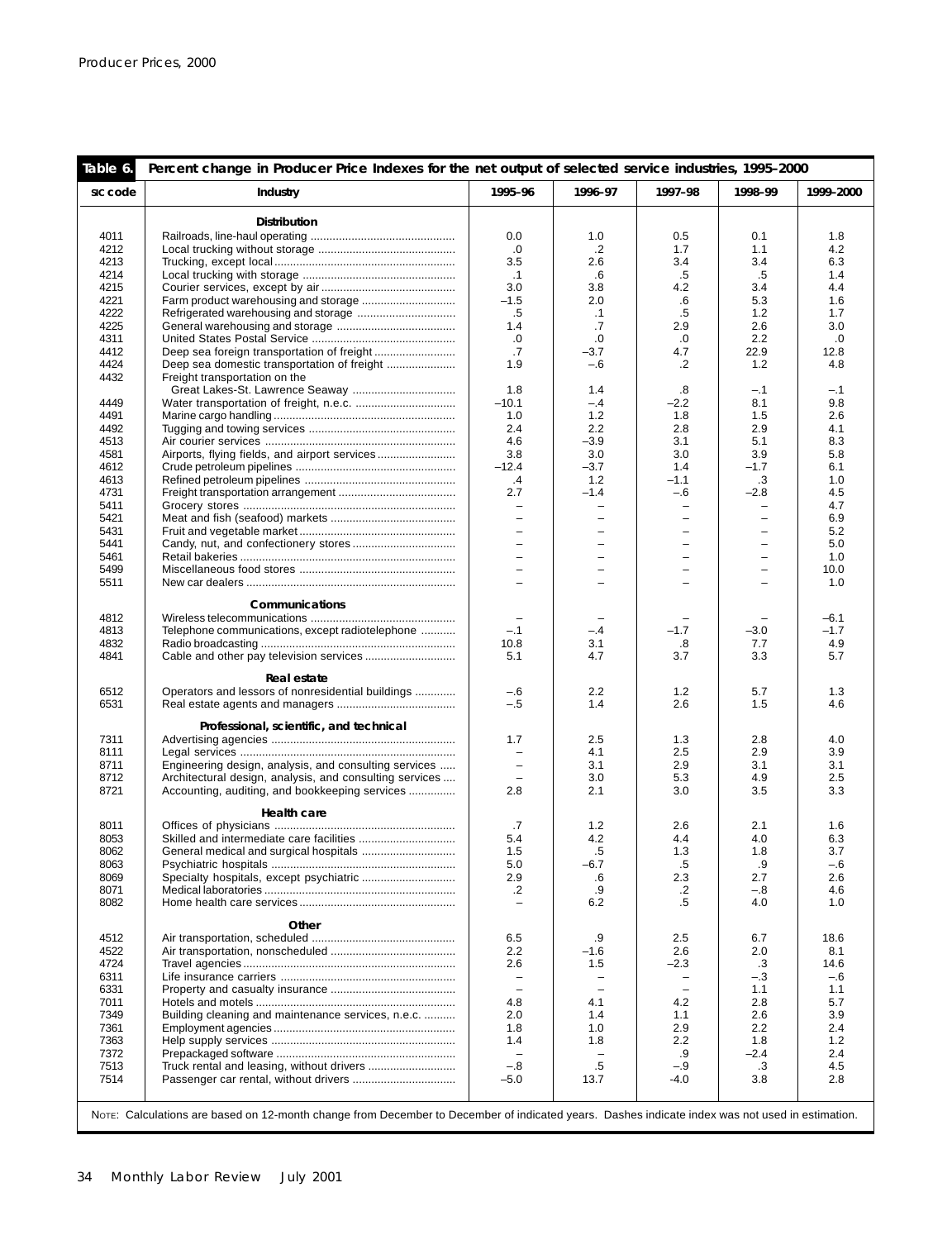throughout 2000: scheduled air transportation, general medical and surgical hospitals, real estate agents and managers, grocery stores, offices of physicians, skilled and intermediate care facilities, legal services, property and casualty insurance, hotels and motels, nonlocal trucking, and for operators and lessors of nonresidential buildings. On the other hand, price declines were registered for telephone communications (except radiotelephone), life insurance carriers, wireless communications, and psychiatric hospitals. (See table 6.)

During 2000, prices for scheduled air transportation increased 18.6 percent, following a 6.7-percent gain in 1999. The reason for this acceleration can be attributed to strong demand for air travel and the continued dramatic rise in fuel prices. Rising fuel cost, the airlines industry's second largest cost after labor, caused airlines to add a passenger fuel surcharge, especially to discounted domestic fares. The surcharges, however, were beneficial for the airlines because while they were subject to Federal taxes, the airlines did not pay commissions to travel agents on the surcharges.

Among health services in the PPI, the index for general medical and surgical hospitals advanced 3.7 percent in 2000; a year earlier, this index increased only 1.8 percent. Prices for offices and clinics of doctors of medicine decelerated, rising 1.6 percent in 2000 and 2.1 percent a year ago. Prices for pediatricians and general surgeons rose the most rapidly among single specialty practices. By contrast, the index for general practitioners and internal medicine specialists increased but at a slower pace in 2000. Prices for skilled and intermediate care facilities accelerated from a 4.0-percent gain in 1999 to a 6.3-percent rate of increase in 2000. By contrast, the index for psychiatric hospitals fell 0.6 percent, after rising 0.9 percent in 1999.

Introduced in January 2000, producer prices in grocery stores increased 4.7 percent throughout the year. Most of this increase resulted from the influence of higher margins among supermarkets, primarily within the volatile produce and bakery departments. Also helping push up the index for grocery stores were rising margins for convenience food/ gasoline stores.

The PPI for property and casualty insurance increased 1.1 percent for year 2000, the same rate as in the prior year. Advancing prices were observed by providers of the following insurance programs: homeowners, commercial auto, commercial multiple peril, inland marine, and worker's compensation. Increasing claims cost for homeowners insurance was a main factor in propelling the overall index for property and casualty insurance. Another factor increasing the homeowners insurance index was the attempt by many insurers to combat catastrophic losses through higher premiums, especially in catastrophe-prone zones.

For the 12 months ended in December 2000, prices for nonlocal trucking services rose 6.3 percent, following a 3.4 percent increase in 1999. This acceleration can be attributed to continued retail sales growth in the strong U.S. economy, driver shortages, and the rising cost of equipment. Another factor in higher trucking prices came from rising diesel fuel prices, which subsequently led trucking companies to increase their fuel surcharges.

The index for operators and lessors of nonresidential buildings advanced 1.3 percent in 2000, as the economic condition created a good opportunity for new construction. Prices increased in both industrial property and office property. Recent industry analysis, for the third quarter 2000, showed that nationwide vacancy rates had declined and that demand had been strong for office space as the economy grew.<sup>9</sup>

Among other services industries that posted inflation throughout 2000, the index for real estate agents and managers advanced 4.6 percent, following a 1.5-percent gain in 1999. Prices for legal services rose 3.9 percent, after increasing 2.9 percent in the previous year. Finally, the index for hotels and motels exhibited a 5.7-percent gain in 2000, continuing from its upward movement of 2.8 percent a year ago.

In 2000, falling prices were registered for telecommunication services. The index for telecommunications (except radiotelephone) decreased 1.7 percent, following a 3.0-percent decline in 1999. Prices for wireless communications dropped 6.1 percent. Specifically, the price for cellular and other wireless voice grade services decreased 6.3 percent, while paging services fell 4.5 percent. Declining prices for cellular services were the result of increased competition and further development of the wireless telecommunication infrastructure. At the same time, more customers gained greater access and wider utility while using the services. Furthermore, prices fell, as carriers formed strategic alliances with other carriers to eliminate roaming charges and, in many cases, long distance charges.

From December 1999 to December 2000, the index for life insurance carriers decreased 0.6 percent, after falling 0.3 percent a year earlier. The 2000 decline is evidence of continued competition due to the ability of other financial services companies to offer similar services. The majority of the overall decrease for life insurance carriers can be accredited to group life insurance policies, which fell 5.4 percent throughout the year. On the other hand, variable-deferred annuities experienced price gains over 2000 due to increases in overall total returns, although, this increase was not enough to offset the price decline in group life insurance policies. $\Box$